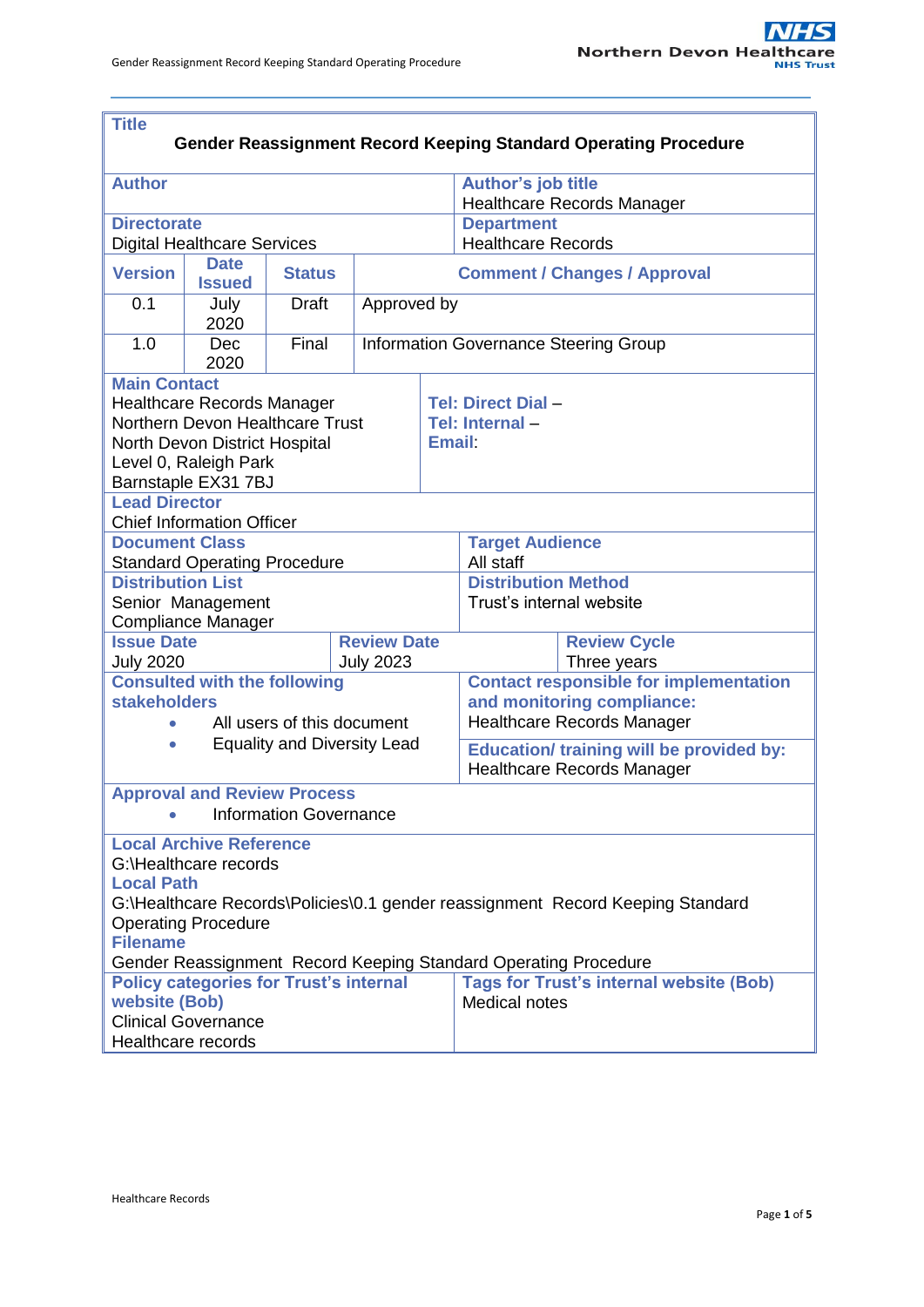# **Contents**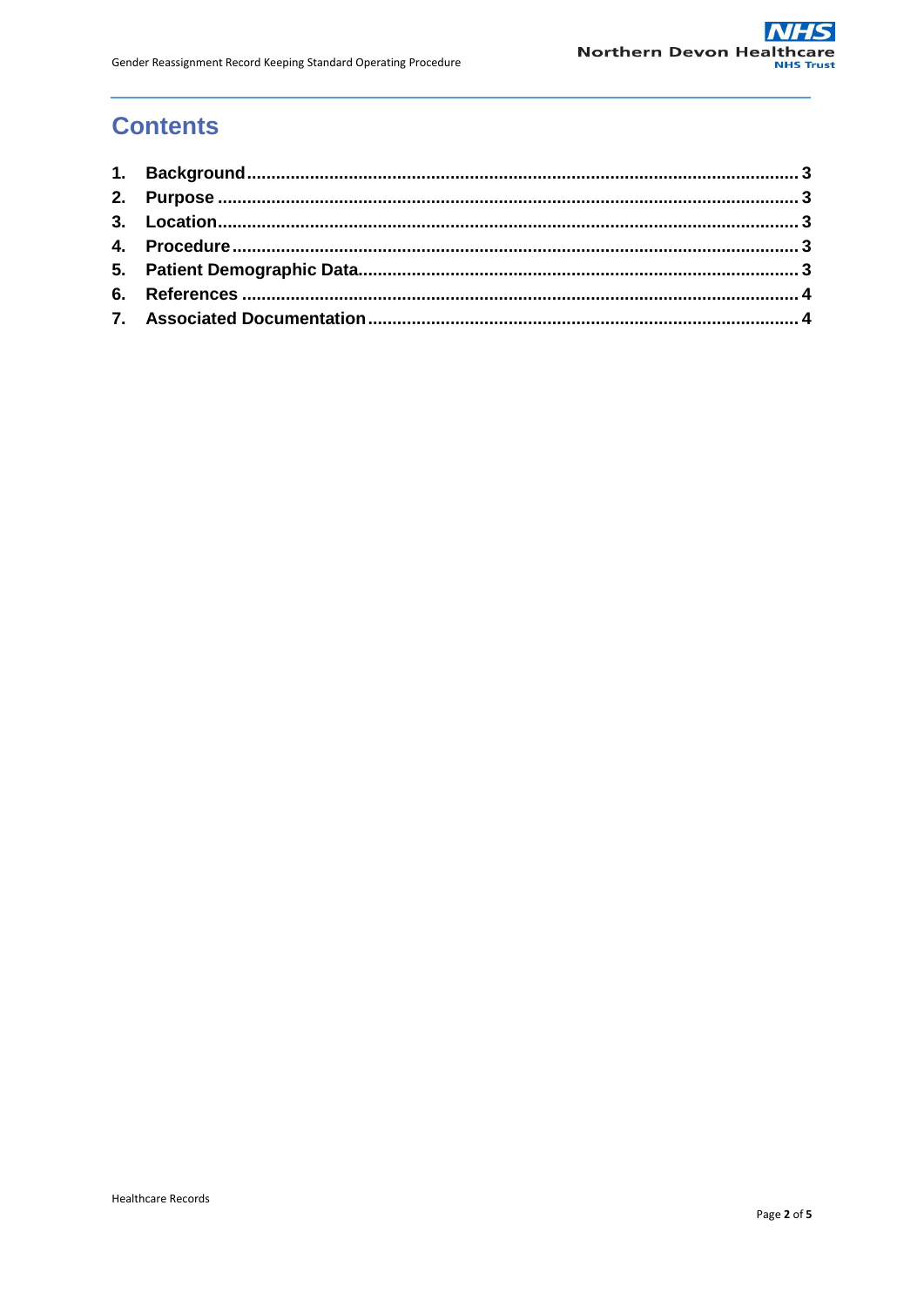# <span id="page-2-0"></span>**1. Background**

Under the Gender Recognition Act 2004 ('GRA'), a transsexual person who is at least 18 years old can apply for legal recognition of their acquired gender through issue of a Gender Recognition Certificate (GRC). Once a person is granted a GRC, they will from that date – but not retrospectively – be entitled to be recognised as being of their acquired gender as opposed to the gender that was registered on their birth record.

# <span id="page-2-1"></span>**2. Purpose**

To ensure that Transgender people and individuals undergoing the gender reassignment process are treated with fairness.

To provide management guidance on the status of Transgender people undergoing the gender reassignment process.

To detail the appropriate procedure to be followed when a Transgender person states that they are about to undergo the gender reassignment process.

# <span id="page-2-2"></span>**3. Location**

This Standard Operating Procedure will be implemented in the Healthcare Records department where competent staff are available to undertake this role.

Staff undertaking this procedure must be able to demonstrate continued competence as per the organisations policy on assessing and maintaining competence.

## <span id="page-2-3"></span>**4. Procedure**

#### **KEY PRINCIPLES WHEN CONSIDERING HEALTH RECORDS IN GENDER REASSIGNMENT PATIENTS**

- **4.1 Continuity of the clinical records**: The entire clinical record should be maintained intact, it is impossible to know today what clinical information will be useful in the future; therefore, **clinical records in the patient's original name, sex and NHS number must not be deleted**.
- **4.2 Confidentiality:** It is important to ensure that handling of clinical records does not inadvertently breach confidentiality, for instance to reveal demographic information or sensitive details /information.

# <span id="page-2-4"></span>**5. Patient Demographic Data**

**5.1.** All medical information that is available within the patient's previous record, that would influence their future health needs, should be placed into their new folder with the new NHS number, sex and name.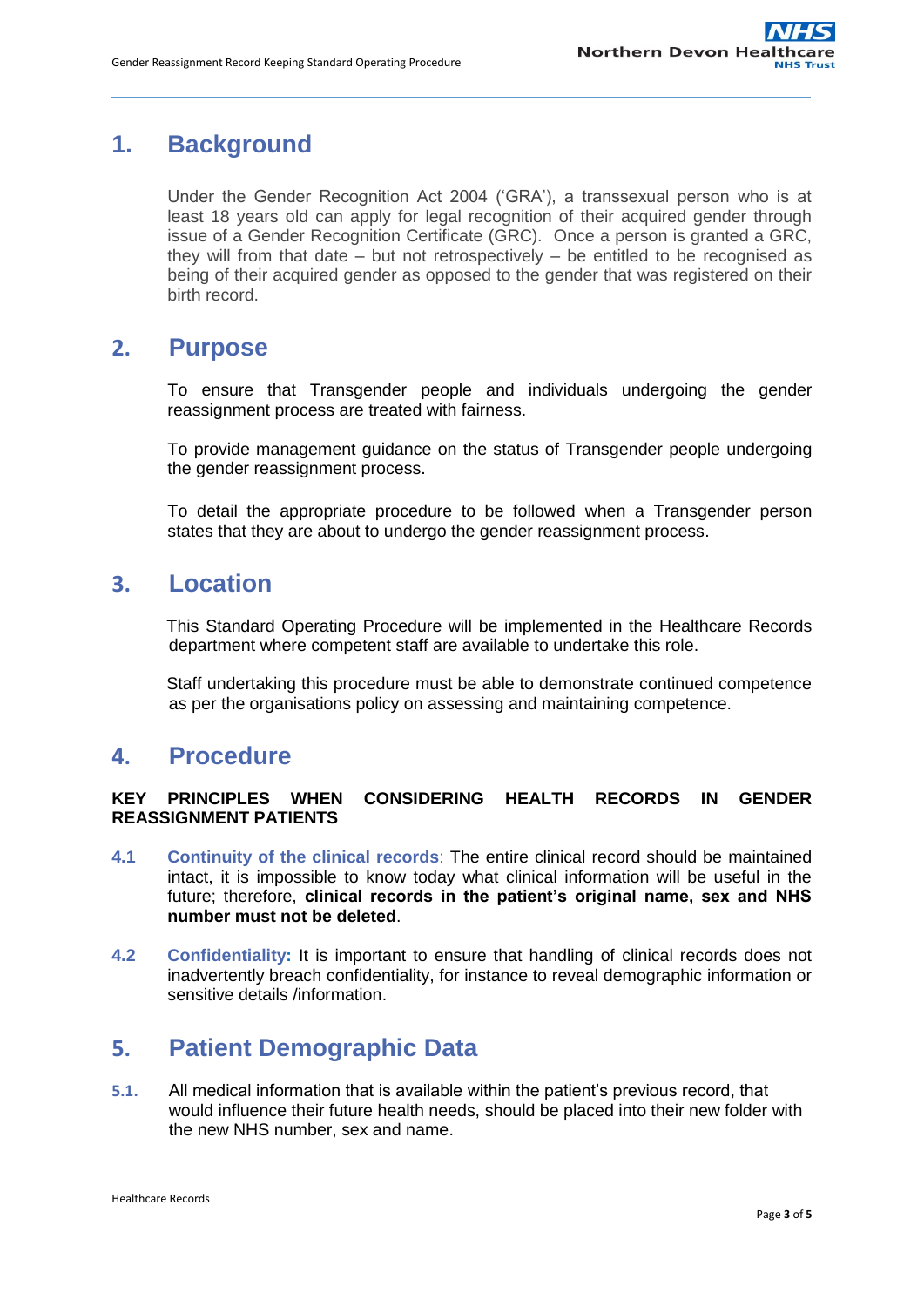**5.2.** As soon as the Healthcare Records Manager and/or Deputy Healthcare Records Manager are made aware of a a gender reassignment patient, the patient information is merged on TrakCare (once the patient's notes have been merged). This should not be carried out by anyone other than those named above.

#### **IMPORTANT POINTS TO REMEMBER**

Until the GP has made the appropriate changes to the patient record and the NHS Portal is updated then the case notes can be changed.

## <span id="page-3-0"></span>**6. References**

- Data Protection Act 1998
- General Data Protection Regulation (GDPR)
- Confidentiality: NHS Code of Practice. (2003)
- **[Records Management: NHS Code of Practice \(2016\)](http://www.dh.gov.uk/en/Publicationsandstatistics/Publications/PublicationsPolicyAndGuidance/DH_4131747)**

# <span id="page-3-1"></span>**7. Associated Documentation**

- Access to Patient Records Policy
- [Confidentiality Policy](http://ndht.ndevon.swest.nhs.uk/policies/?p=40)
- [Information Lifecycle Management Strategy](http://ndht.ndevon.swest.nhs.uk/policies/?p=6055)